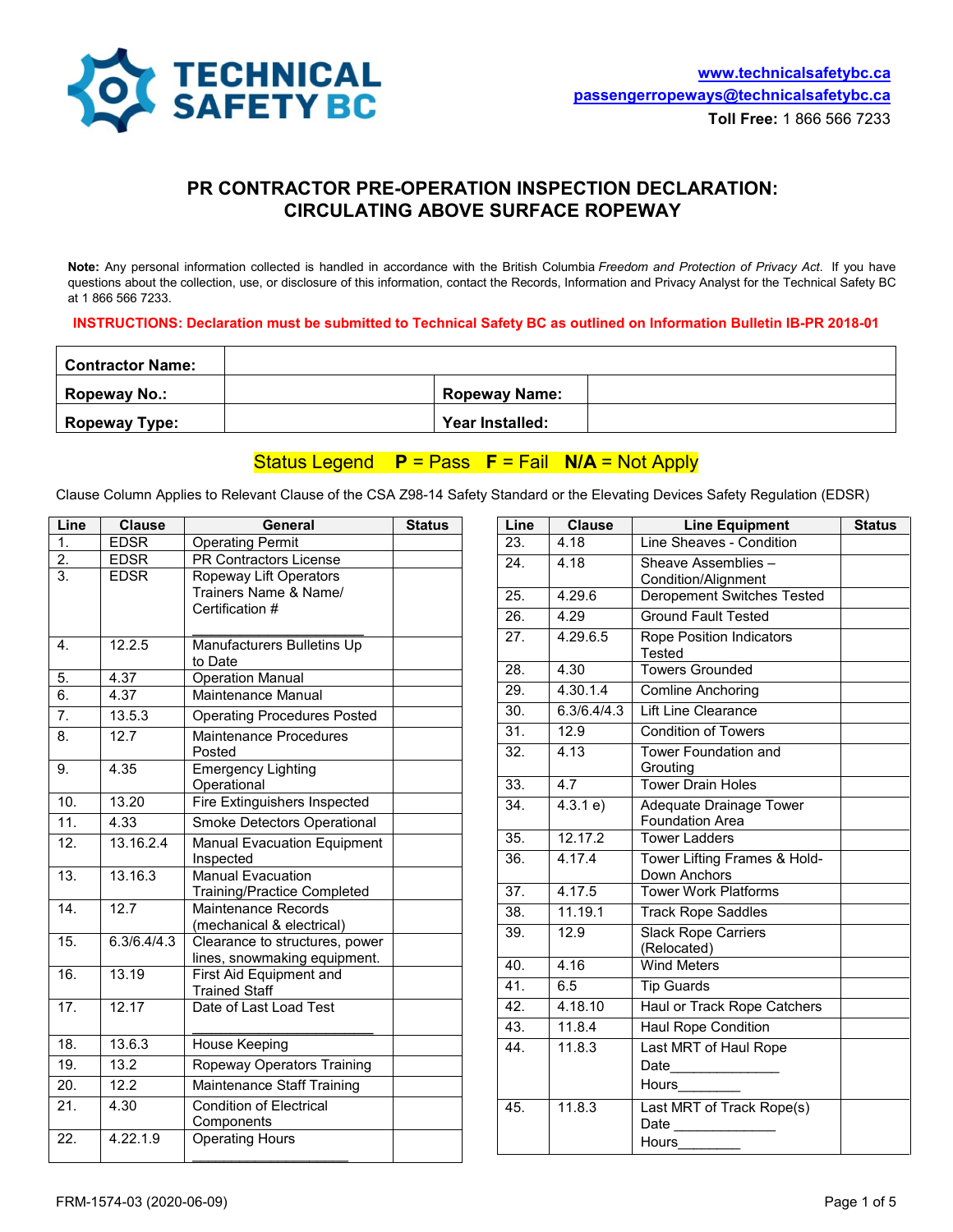| 46. | 11.11.3 | Haul Rope Splice Condition           |  |
|-----|---------|--------------------------------------|--|
| 47. | 11.6    | Date of Last Haul Rope Splice        |  |
| 48. | 11.7.3  | Track Rope(s) Bollards or<br>Anchors |  |

| Line | <b>Clause</b> | <b>Line Equipment Cont'd</b>    | <b>Status</b> |
|------|---------------|---------------------------------|---------------|
| 49.  | 11.7.4        | Date of Last Track Rope(s)      |               |
|      |               | Socketing                       |               |
| 50.  | 11.7.3        | Date of Last Track Rope(s)      |               |
|      |               | Slipping                        |               |
| 51.  | 4.32          | All Signs Posted for uphill and |               |
|      |               | downhill loading.               |               |
| 52.  | 4.30          | Night Lighting - Condition and  |               |
|      | 4.34          | GFCI                            |               |
| 53.  | 4.15          | Interlock of Crossing           |               |
|      |               | Ropeways                        |               |

| Line   | <b>Clause</b>         | <b>Passenger Carriers</b>                              | <b>Status</b> |
|--------|-----------------------|--------------------------------------------------------|---------------|
| 54.    | 12.11                 | Carrier/Grip Numbers that<br>underwent NDT this season |               |
| 54 (a) | 12.11                 | NDT Date                                               |               |
| 55.    | 6.13.12.9             | Condition of Grip, Hanger,<br>Seat, Restraining Device |               |
| 56.    | 6.12.12.9             | Condition of Grip, Hanger,<br>Cabin                    |               |
| 57.    | 6.126.14.7            | Bubble or Cabin Door Closing<br>and Locking System     |               |
| 58.    | 4.32                  | <b>Carriers Numbered</b>                               |               |
| 59.    | 12.10.7               | Grip Location marked(fixed<br>grip)                    |               |
| 60.    | 12.10                 | 100% of Fixed Rope Grips<br>Relocated and Proof Tested |               |
| 61.    | 12.10.2               | Detachable Grips (NDT or<br>Rebuilt) Proof Tested      |               |
| 62.    | 4.26.10.1             | Work Carrier and Grip                                  |               |
| 63.    | 4.26.9                | <b>Bike Carriers or Equipment</b><br>Racks             |               |
| 64.    | 4.26.10<br>13.6.9/.10 | <b>Freight Carriers</b>                                |               |

| Line       | <b>Clause</b>            | <b>Drive Station</b>                                              | <b>Status</b> |
|------------|--------------------------|-------------------------------------------------------------------|---------------|
| 65.        | 4.30                     | <b>Electrical Disconnect Operation</b>                            |               |
| 66.        | 4.30                     | <b>Station and Equipment</b><br>Grounding                         |               |
| 67.        | 4.13                     | <b>Foundations and Grouting</b>                                   |               |
| 68.        | 4.11.1                   | <b>Fuel Storage</b>                                               |               |
| 69.        | 4.32                     | All Signs Posted                                                  |               |
| 70.        | 12.3.2                   | Lock Out Procedure Posted                                         |               |
| 71.        | 13.6<br>13.15            | <b>Evacuation Drive Procedure</b><br>Posted                       |               |
| 72.        | 12.13                    | Brake Testing Procedures and<br><b>Values Posted</b>              |               |
| 73.        | 12.9                     | <b>Station Structure</b>                                          |               |
| 74.        | 12.9                     | <b>Bullwheel</b>                                                  |               |
| 75.        | 4.20.6                   | <b>Guide Sheaves</b>                                              |               |
| 76.<br>77. | 4.18<br>12.9<br>6.14.2.5 | Sheave Assembly Alignment &<br>Condition<br><b>Carrier Guides</b> |               |
| 78.        | 4.3                      | <b>Protection of Station</b>                                      |               |

| 79. | 12.9   | <b>Drive Machinery Condition</b>           |  |
|-----|--------|--------------------------------------------|--|
| 80. | 4.24.1 | <b>Drive Machinery Guards</b><br>Installed |  |
| 81. | 12.4.4 | <b>Evacuation Drive Condition</b>          |  |
| 82. | 12.4.4 | <b>Auxiliary Drive Condition</b>           |  |
| 83. | 12.3   | Service Brake Condition                    |  |

| Line | <b>Clause</b> | <b>Drive Station Cont'd</b>           | <b>Status</b> |
|------|---------------|---------------------------------------|---------------|
| 84.  | 12.3          | <b>Emergency Brake Condition</b>      |               |
| 85.  | 4.23.4        | <b>Anti-Rollback Device Condition</b> |               |
| 86.  | 4.23.2.5      | <b>Overspeed Device Condition</b>     |               |
| 87.  | 12.7          | Overspeed Switch Tested               |               |
| 88.  | 127           | <b>Rollback Switch Tested</b>         |               |
| 89.  | 4.22.1.7      | Drive Interlocks Tested               |               |
| 90.  | 4.31          | Communications                        |               |

| Line | <b>Clause</b> | <b>Return Station</b>           | <b>Status</b> |
|------|---------------|---------------------------------|---------------|
| 91.  | 4.30          | <b>Station Grounding</b>        |               |
| 92.  | 4.13          | <b>Foundations and Grouting</b> |               |
| 93.  | 4.11.1        | <b>Fuel Storage</b>             |               |
| 94.  | 4.32          | All Signs Posted                |               |
| 95.  | 12.3.2        | Lock Out Procedure Posted       |               |
| 96.  | 12.9          | <b>Station Structure</b>        |               |
| 97.  | 4.20.6        | Guide Sheaves                   |               |
| 98.  | 12.9          | <b>Bullwheel</b>                |               |
| 99.  | 4.18          | Sheave Assembly Alignment &     |               |
|      | 12.9          | Condition                       |               |
| 100. | 6.14.25       | <b>Carrier Guides</b>           |               |
| 101. | 4.24.1        | Machinery Guards Installed      |               |
| 102. | 4.3           | <b>Protection of Station</b>    |               |
| 103. | 4.31          | Communications                  |               |
| 104. | 4.32          | All Sign Posted                 |               |

| Line | Clause         | <b>Detachable Stations</b>                          | <b>Status</b> |
|------|----------------|-----------------------------------------------------|---------------|
| 105. | 6.14.2         | <b>Drive Station Accel/Decel</b>                    |               |
| 106. | 6.14.2         | <b>Return Station Accel/Decel</b>                   |               |
| 107. | 6.14.2         | <b>Drive Station Curve</b>                          |               |
| 108. | 6.14.2         | <b>Return Station Curve</b>                         |               |
| 109. | 6.14.10        | Drive Parking Rail & Gates                          |               |
| 110. | 6.14.10        | <b>Return Parking Rails &amp; Gates</b>             |               |
| 111. | 6.12<br>6.14.7 | Bubble or Cabin Door Closing<br>System and Switches |               |
| 112. | 6.14.2.5       | <b>Drive Carrier Rails</b>                          |               |
| 113. | 6.14.2.5       | <b>Return Carrier Rails</b>                         |               |
| 114. | 6.14.4         | Drive Anti Collison System                          |               |
| 115. | 6.14.4         | Return Anti Collison System                         |               |
| 116. | 6.14.8         | Drive Grip Force                                    |               |
| 117. | 6.14.8         | Return Grip Force                                   |               |
| 118. | 6.14.3         | <b>Drive Rope Position Switch</b>                   |               |
| 119. | 6.14.3         | <b>Return Rope Position Switch</b>                  |               |
| 120. | 6.14.3         | Drive Grip Profile Switch                           |               |
| 121. | 6.14.3         | Return Grip Profile Switch                          |               |
| 122. | 6.14.3         | Drive Grip Location/Position<br>Switches            |               |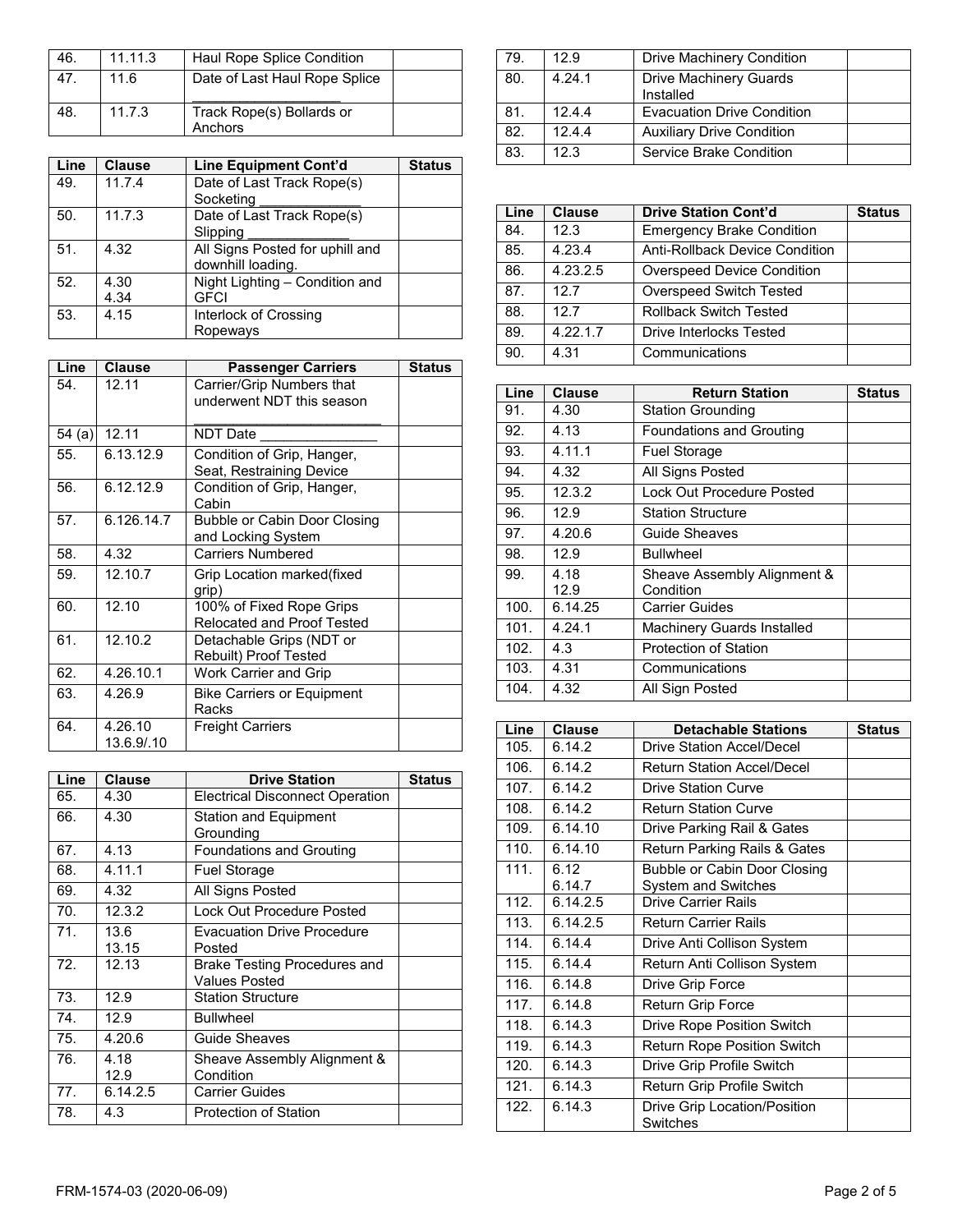|      | 123.   6.14.3 | <b>Return Grip Location/Position</b><br><b>Switches</b> |  |
|------|---------------|---------------------------------------------------------|--|
| 124. | 6.14.4        | <b>Drive Spacing System</b>                             |  |
| 125. | 6.14.4        | <b>Return Spacing System</b>                            |  |

| 157. | 4.32    | Mid Station All Signs Posted  |  |
|------|---------|-------------------------------|--|
| 158. | 13.6.11 | Downhill Loading Capacity and |  |
|      |         | Speed Posted                  |  |
| 159. | 13.10.1 | Operation Manual at all       |  |
|      |         | <b>Stations</b>               |  |
| 160. | 13.18   | Operational Log               |  |

| Line | <b>Clause</b> | <b>Tensioning System</b>                                                                             | <b>Status</b> |
|------|---------------|------------------------------------------------------------------------------------------------------|---------------|
| 126. | 13.14         | Carriage Clearances                                                                                  |               |
| 127. | 12.5.1.6      | <b>Counterweight Clearances</b>                                                                      |               |
| 128. | 12.9          | Carriage Condition                                                                                   |               |
| 129. | 12.9          | <b>Counterweight Condition</b>                                                                       |               |
| 130. | 11.9.3        | Counterweight Rope Condition<br>Last Date of Inspection With<br><b>Tension Removed</b><br>Date       |               |
| 131. | 11.16         | <b>Tensioning Chains Condition</b><br>Last Date of Inspection With<br><b>Tension Removed</b><br>Date |               |
| 132. | 12.9          | Counterweight Sheaves or<br>Sprockets                                                                |               |
| 133. | 4.21.3        | Counterweight Adjustment<br>Device and Safety Line                                                   |               |
| 134. | 4.21.5        | <b>Hydraulic Tensioning System</b>                                                                   |               |
| 135. | 4.29.7        | Carriage Switches Location &<br>Tested                                                               |               |
| 136. | 13.18.1       | <b>Counterweight Switches</b><br><b>Location &amp; Tested</b>                                        |               |
| 137. | 4.21.5        | <b>Hydraulic Tensioning System</b><br>Pressure Settings and<br><b>Switches Tested</b>                |               |

| Line | <b>Clause</b>  | Loading/Unloading                                  | <b>Status</b> |
|------|----------------|----------------------------------------------------|---------------|
| 138. | 6.7/4.25       | Drive Station Loading Ramp                         |               |
| 139. | 6.7/4.25       | <b>Return Station Load Ramp</b>                    |               |
| 140. | 6.7/4.25       | Drive Station Unload Ramp                          |               |
| 141. | 6.7/4.25       | <b>Return Station Unload Ramp</b>                  |               |
| 142. | 6.7/4.25       | Mid Station Load Ramp                              |               |
| 143. | 6.7/4.25       | Mid Station Unload Ramp                            |               |
| 144. | 4.25           | Drive Station Marshalling<br>(Maze)                |               |
| 145. | 4.25           | <b>Return Station Marshalling</b><br>(Maze)        |               |
| 146. | 13.10.5        | Passenger & Worker<br>Protection                   |               |
| 147. | 4.25           | Ski Tip Guards                                     |               |
| 148. | 12.4.1<br>13.8 | <b>Communication System All</b><br><b>Stations</b> |               |
| 149. | 6.15           | <b>Drive Station Safety Gate</b>                   |               |
| 150. | 6.15           | <b>Return Station Safety Gate</b>                  |               |
| 151. | 6.15           | Mid Station Safety Gate                            |               |
| 152. | 4.29<br>12.4   | Drive Station Control and Stop<br>Switches         |               |
| 153. | 4.29           | <b>Return Station Control and</b>                  |               |
|      | 12.4           | <b>Stop Switches</b>                               |               |
| 154. | 4.29           | Mid Station Control and Stop                       |               |
|      | 12.4           | Switches                                           |               |
| 155. | 4.32           | Drive Station All Signs Posted                     |               |
| 156. | 4.32           | Return Station All Signs<br>Posted                 |               |

| Line | <b>Clause</b> | Loading/Unloading Cont'd                                              | <b>Status</b> |
|------|---------------|-----------------------------------------------------------------------|---------------|
| 161. | 13.10.2       | Equipment & Ramp Set Up for<br>Passenger Failing to Load or<br>Unload |               |

| Line | <b>Clause</b> | <b>Speed/Stop Distance &amp; Time</b><br>- Deceleration Rate | <b>Status</b> |
|------|---------------|--------------------------------------------------------------|---------------|
| 162. | 6.2           | Main Drive Speed                                             |               |
|      |               | m/s                                                          |               |
| 163. | 6.2           | <b>Auxiliary Drive Speed</b>                                 |               |
|      |               | m/s                                                          |               |
| 164. | 4.22.2.5      | <b>Evacuation Drive Speed</b>                                |               |
|      |               | m/s                                                          |               |

|      | Line   Clause | <b>Main Drive</b>              | <b>Status</b> |
|------|---------------|--------------------------------|---------------|
| 165. | 6.6           | Normal Stop                    |               |
|      |               | Time _______ secs              |               |
|      |               | Distance _____ meters          |               |
|      |               | Decel Rate $m/s^2$             |               |
| 166. | 6.6           | Service Stop                   |               |
|      |               | $Time_{\_\_\_\_\}$ secs        |               |
|      |               | Distance _____ meters          |               |
|      |               | Decel Rate $m/s^2$             |               |
| 167. | 6.6           | Emergency Stop                 |               |
|      |               | Time ______ secs               |               |
|      |               | Distance _____ meters          |               |
|      |               | Decel Rate m/s <sup>2</sup>    |               |
| 168. | 6.6           | Emergency Brake Only Stop      |               |
|      |               | Time _______ secs              |               |
|      |               | Distance _____ meters          |               |
|      |               | Decel Rate m/s <sup>2</sup>    |               |
| 169. |               | Emergency Stop Ramp            |               |
|      | 6.6           | Controlled                     |               |
|      |               | Time ______ secs               |               |
|      |               | Distance _____ meters          |               |
|      |               | Decel Rate $m/s^2$             |               |
|      | $170.$ 6.6.4  | <b>Control Power Loss</b>      |               |
|      |               | Time ______ secs               |               |
|      |               | Distance meters                |               |
|      |               | Decel Rate<br>m/s <sup>2</sup> |               |

| Line | <b>Clause</b> | <b>Auxiliary Drive</b>           | <b>Status</b> |
|------|---------------|----------------------------------|---------------|
| 171. | 6.6           | Service Stop                     |               |
|      |               | Time ____ secs                   |               |
|      |               | Distance meters                  |               |
|      |               | Decel Rate $m/s^2$               |               |
| 172. | 6.6           | <b>Emergency Stop</b>            |               |
|      |               | Time secs                        |               |
|      |               | Distance meters                  |               |
|      |               | Decel Rate $m/s^2$               |               |
| 173. | 6.6           | <b>Emergency Brake Only Stop</b> |               |
|      |               | Time secs                        |               |
|      |               | Distance meters                  |               |
|      |               | Decel Rate m/s <sup>2</sup>      |               |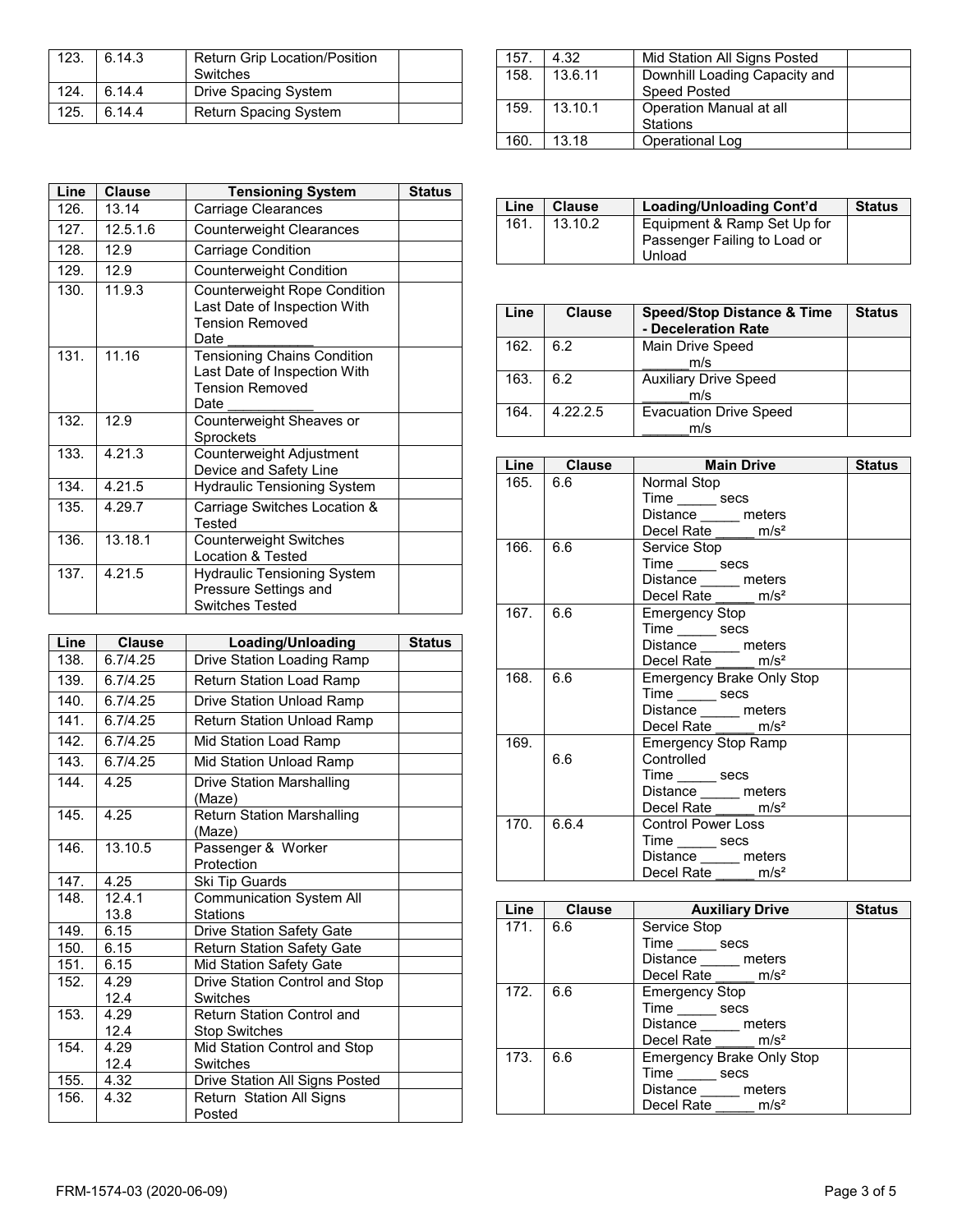| Line | <b>Clause</b>    | <b>Evacuation Drive</b>                                 | <b>Status</b> |
|------|------------------|---------------------------------------------------------|---------------|
|      | $174.$   13.15.1 | Deropement and Emergency<br><b>Stop Switches Tested</b> |               |

| Line | <b>Clause</b> | <b>Brake Torque Tests</b>                                                                                                               | <b>Status</b> |
|------|---------------|-----------------------------------------------------------------------------------------------------------------------------------------|---------------|
| 175. | 12.13         | Service Brake(s) (Bar, Amps,<br>Kg,<br>Ft lbs., other) Depending on<br>test method provide combined<br>or individual brake values       |               |
| 176. | 12.13         | Emergency Brake(s) (Bar,<br>Amps, Kg, Ft lbs., other)<br>Depending on test method<br>provide combined or individual<br>brake values     |               |
| 177. | 12.13         | Anti-Rollback Brake(s) (Bar,<br>Amps, Kg, Ft lbs., other)<br>Depending on test method<br>provide combined or individual<br>brake values |               |